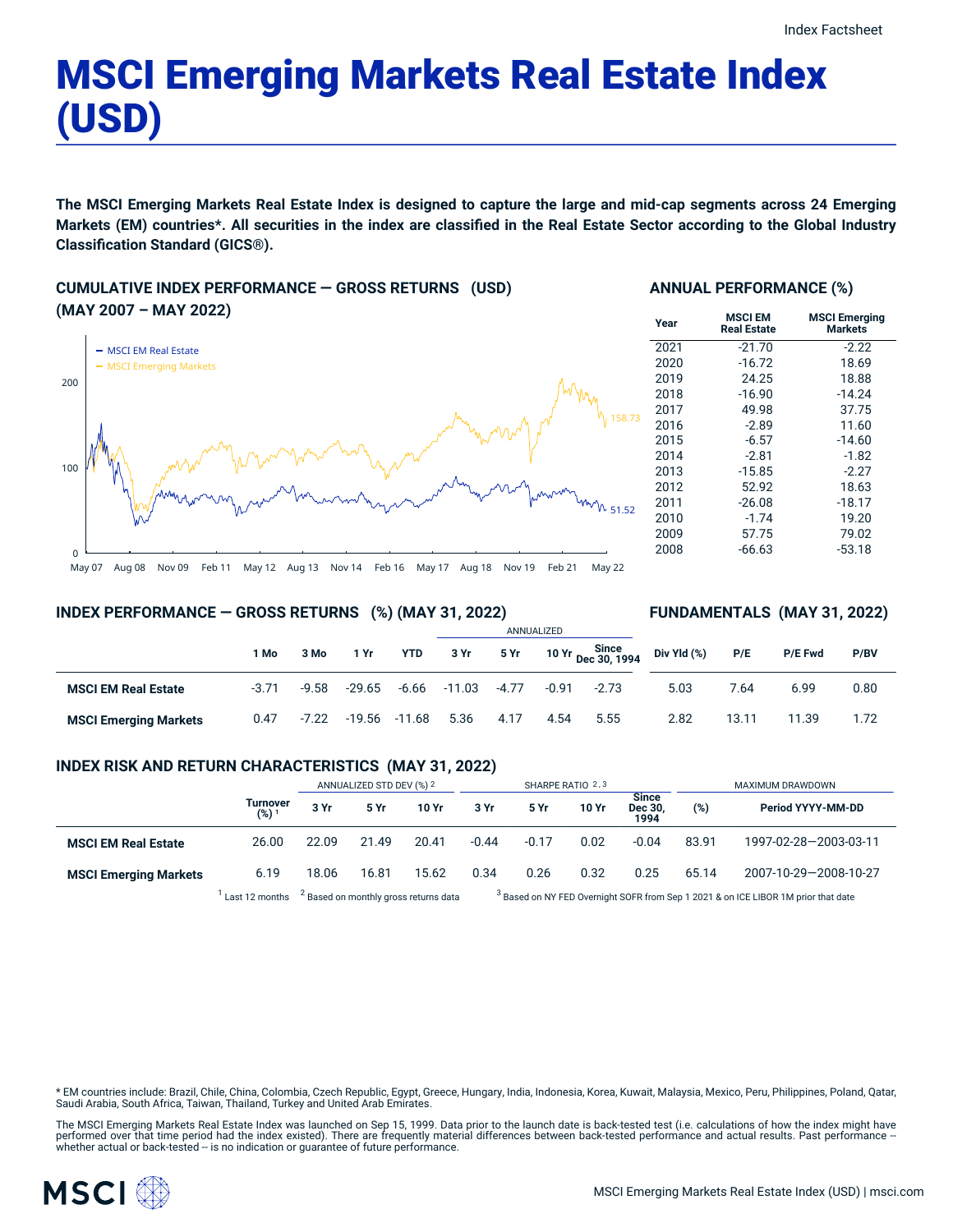#### **INDEX CHARACTERISTICS**

| <b>MSCI EM Real Estate</b> |                               |  |  |
|----------------------------|-------------------------------|--|--|
| Number of                  | 58                            |  |  |
| <b>Constituents</b>        |                               |  |  |
|                            | <b>Mkt Cap (USD Millions)</b> |  |  |
| Index                      | 144.131.94                    |  |  |
| Largest                    | 14,315.41                     |  |  |
| <b>Smallest</b>            | 120.69                        |  |  |
| Average                    | 2.485.03                      |  |  |
| <b>Median</b>              | 1.528.49                      |  |  |
|                            |                               |  |  |

#### **TOP 10 CONSTITUENTS**

MAY 31, 2022 Index Factsheet

|                     | <b>MSCI EM Real Estate</b>     |                             | Country   | <b>Float Adj Mkt Cap</b> | Index   |
|---------------------|--------------------------------|-----------------------------|-----------|--------------------------|---------|
| Jumber of           | 58                             |                             |           | USD Billions)            | Wt. (%) |
| <b>Constituents</b> |                                | CHINA RESOURCES LAND        | <b>CN</b> | 14.32                    | 9.93    |
|                     | <b>Mkt Cap (USD Millions)</b>  | CHINA OVERSEAS LAND & INV   | <b>CN</b> | 11.13                    | 7.72    |
| ndex                | 144,131.94                     | LONGFOR GROUP HOLDINGS      | CN        | 9.09                     | 6.31    |
| .argest             | 14,315.41                      | <b>COUNTRY GARDEN SVCS</b>  | <b>CN</b> | 8.01                     | 5.56    |
| <b>Smallest</b>     |                                | <b>SM PRIME HOLDINGS</b>    | PH        | 7.12                     | 4.94    |
|                     | 120.69<br>2,485.03<br>1,528.49 | <b>EMAAR PROPERTIES</b>     | AE        | 6.23                     | 4.32    |
| <b>\verage</b>      |                                | ALDAR PROPERTIES            | AE        | 5.55                     | 3.85    |
| <b>Aedian</b>       |                                | <b>COUNTRY GARDEN HLDGS</b> | <b>CN</b> | 5.08                     | 3.53    |
|                     |                                | <b>KE HOLDINGS ADR</b>      | CN        | 4.80                     | 3.33    |
|                     |                                | WHARF HOLDINGS (CN)         | <b>CN</b> | 4.60                     | 3.19    |
|                     |                                | Total                       |           | 75.93                    | 52.68   |
|                     |                                |                             |           |                          |         |

## **FACTORS - KEY EXPOSURES THAT DRIVE RISK AND RETURN MSCI FACTOR BOX**



## **SUB-INDUSTRY WEIGHTS**





Neutral factor exposure (FaCS = 0) represents MSCI ACWI IMI.

## **COUNTRY WEIGHTS**